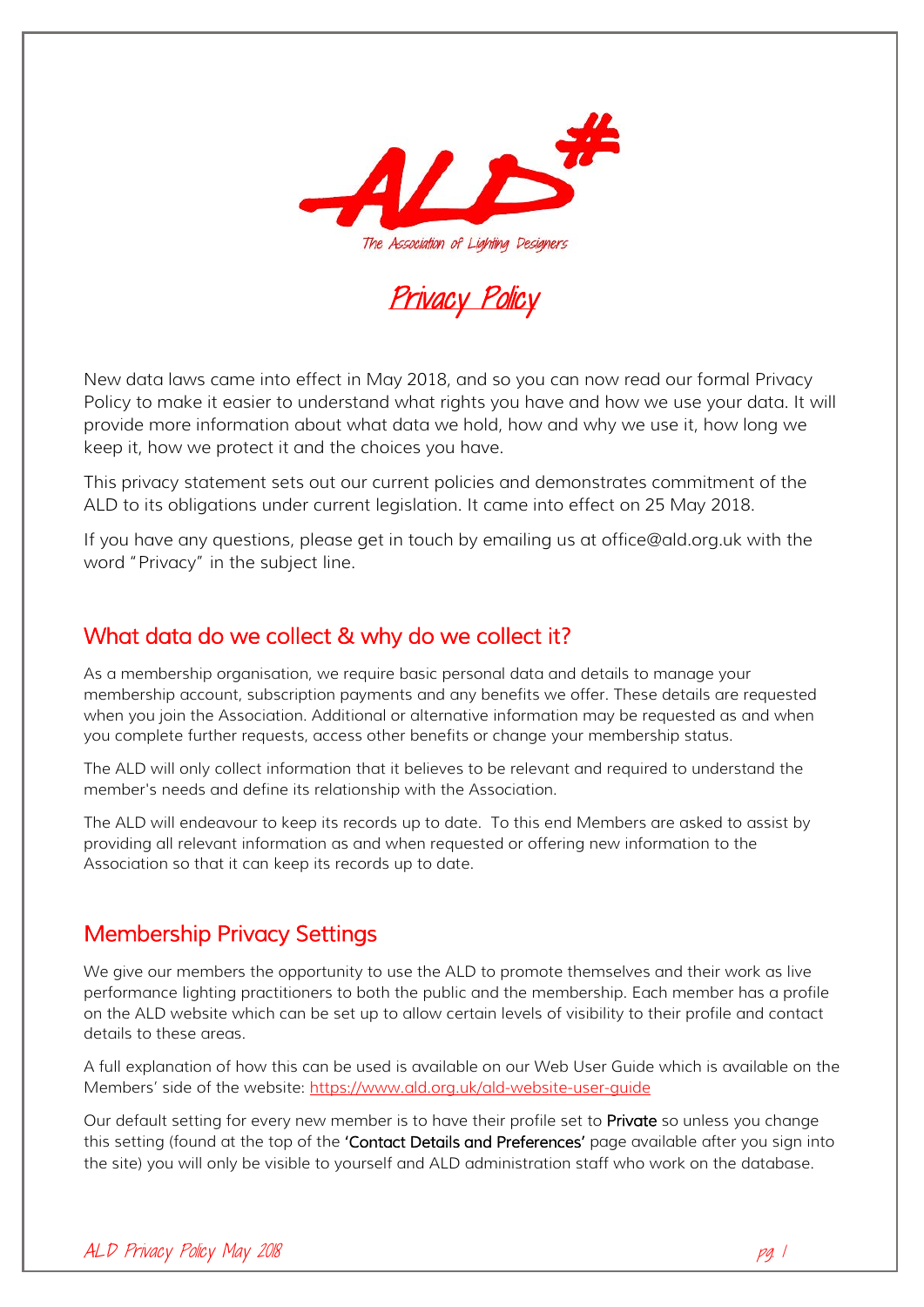The other options are **Members Only** and **Public** which are self-explanatory, but unless you also complete the **Biography** section of your profile you will not be listed in the ALD directory on the public side of the website, and therefore not visible within the search function of our **Find a Professional** tool.

Each of your personal contact details can also be listed for the three types of visibility on the website as highlighted above. They can also be included as part of your printed membership directory listing if you wish. Your name, membership number and membership category are listed in this as default, although you can also remove yourself completely if you wish to at the bottom of the 'Contact Details and Preferences' page.

We consider Association postal and email contact to be legitimate use to supply information about your membership and our activities, and so these elements are defaulted to opt-in. However, we also supply a range of opt-out boxes on the above page for you to tailor the exact items you receive.

### How do we use it?

The ALD will not pass information on to Third Parties for marketing purposes without the consent of the member. Information gathered by the Association will normally be for use exclusively by the Association, or those closely involved with it, such as speakers at events, working groups or committees.

On occasion, Corporate and Commercial members request postal addresses for sending marketing information that may be relevant directly to our members. There is a specific opt-in box to tick within your 'Contact Details and Preferences' page for this reason and only those with this option selected will be supplied. There is a separate opt-in box if you wish to receive industry magazines posted to you as part of your membership benefits.

We never supply email addresses to other organisations. We allow Corporate and Commercial members to send dedicated emails to our members who have opted in to receive such communication. However, we receive the content and distribute it on their behalf for the specific purpose of such contact.

There may exceptional occasions when the ALD is asked to disclose basic information on membership to third parties such as judicial or quasi-Governmental bodies, but this will only be done under proper authority. Any statistical data will be anonymised prior to being supplied.

All administrative or support staff will observe confidentiality obligations and by doing so will respect the trust placed in the Association by its members.

## How is your data stored?

Appropriate measures are in place to prevent unauthorised access to records.

The ALD website is accessed via https using an SSL certificate which encrypts the data when it is in transport between the user's web browser and the web server. The same applies when ALD staff access and administer member data - their browser session to the web server is encrypted by the same SSL certificate.

The data stored on the webserver is not encrypted, however it is protected by a strong firewall and is in a Tier 3 data centre which is ISO 27001 certified, PCI-compliant and secured to UK government IL4 standards.